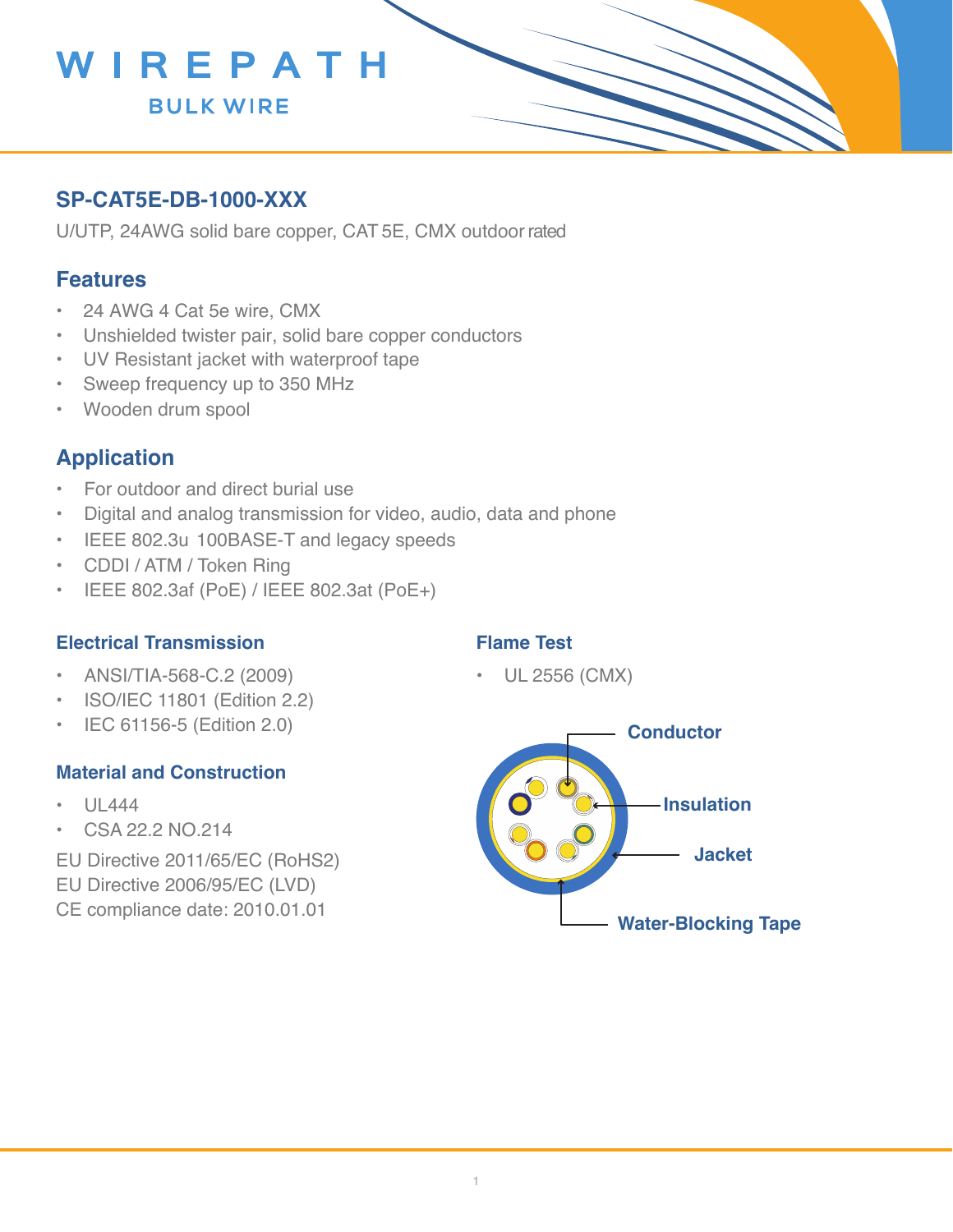

| <b>Material and Construction</b> |                                                                    |                              |                    |  |  |  |  |
|----------------------------------|--------------------------------------------------------------------|------------------------------|--------------------|--|--|--|--|
| Conductor                        | <b>Material</b>                                                    | 24AWG solid bare copper      |                    |  |  |  |  |
| Insulation                       | <b>Material</b>                                                    | Polyolefin (PO)              |                    |  |  |  |  |
|                                  |                                                                    | Blue & white/blue Stripe     | $0.92 \pm 0.02$ mm |  |  |  |  |
|                                  | Color code &                                                       | Orange & white/orange stripe | $0.90 \pm 0.02$ mm |  |  |  |  |
|                                  | diameter                                                           | Green & white/green stripe   | $0.92 \pm 0.02$ mm |  |  |  |  |
|                                  |                                                                    | Brown & white/brown stripe   | $0.90 \pm 0.02$ mm |  |  |  |  |
| Shield                           | <b>Material</b>                                                    | Water-blocking tape          |                    |  |  |  |  |
| <b>Jacket</b>                    | Polyethylene (PE)<br><b>Material</b>                               |                              |                    |  |  |  |  |
|                                  | $5.7 \pm 0.2$ mm<br><b>Diameter</b>                                |                              |                    |  |  |  |  |
|                                  | <b>Thickness</b>                                                   | $0.50 \pm 0.05$ mm           |                    |  |  |  |  |
|                                  | Color                                                              | As ordered                   |                    |  |  |  |  |
|                                  | WirePath™ Bulk Wire by SnapAV, E325177-W C(UL)US CMX 4PAIR 24AWG   |                              |                    |  |  |  |  |
| <b>Marking</b>                   | 75°C DIRECT BURIAL, ANSI/TIA-568-C.2, UTP CAT5E UNSHIELDED 350MHz, |                              |                    |  |  |  |  |
|                                  | DDMMYY, 0000/1000 FT ~~~ 0998/0002 FT                              |                              |                    |  |  |  |  |

| <b>Usage &amp; Environmental Condition</b> |                    |                                    |  |  |  |  |
|--------------------------------------------|--------------------|------------------------------------|--|--|--|--|
|                                            |                    |                                    |  |  |  |  |
| <b>Temperature</b>                         | Storage & shipping | $-20^{\circ}$ C to $75^{\circ}$ C  |  |  |  |  |
| range                                      | Installation       | $0^{\circ}$ C to 60 $^{\circ}$ C   |  |  |  |  |
|                                            | Operation          | $-20^{\circ}$ C to 60 $^{\circ}$ C |  |  |  |  |
| Minimum bending radius                     |                    | $\geq$ 4 times of overall diameter |  |  |  |  |
| Maximum pulling tension                    |                    | $\leq$ 110 N                       |  |  |  |  |